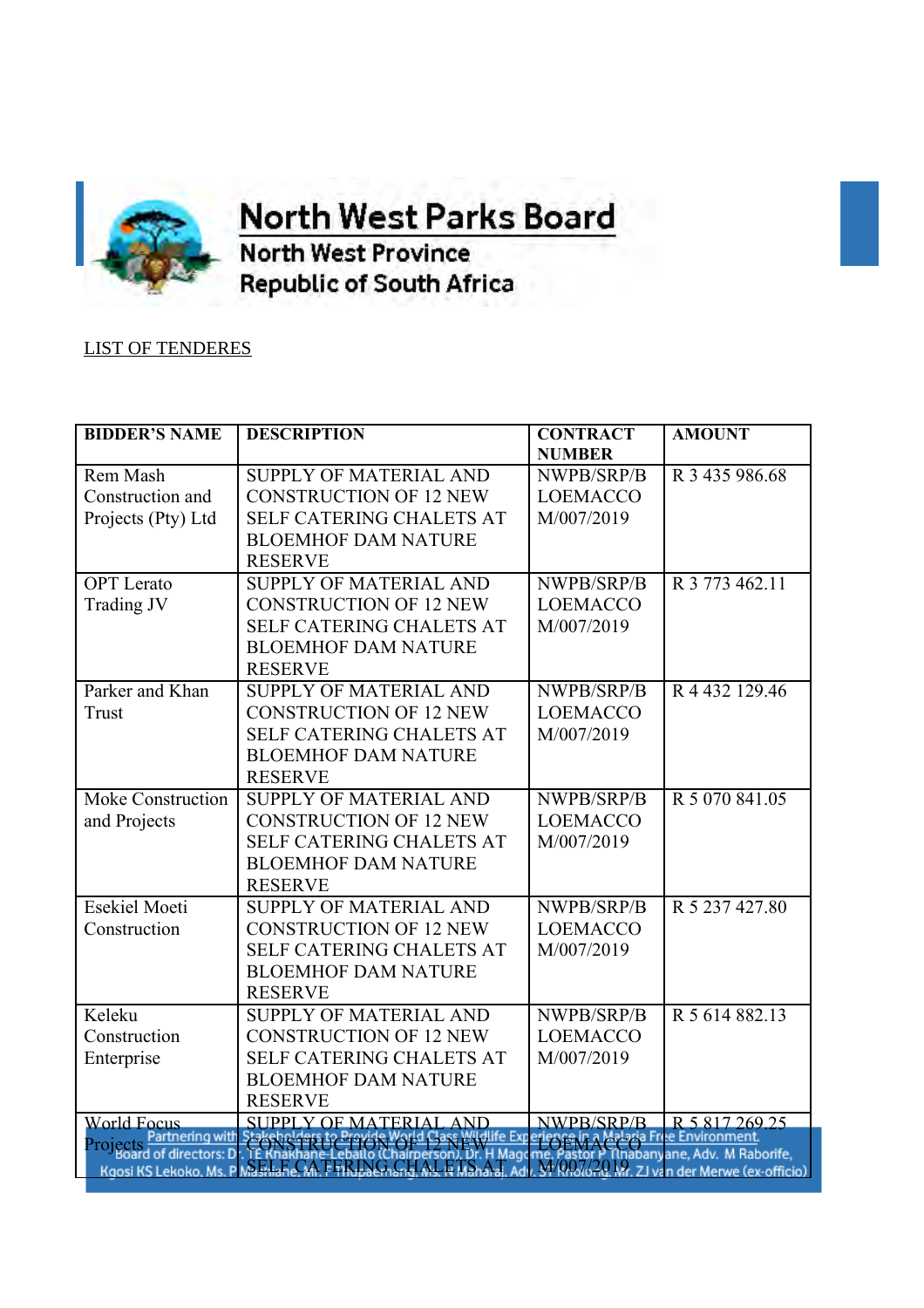|                          | <b>BLOEMHOF DAM NATURE</b>      |                 |                |
|--------------------------|---------------------------------|-----------------|----------------|
|                          | <b>RESERVE</b>                  |                 |                |
| Persuasion               | <b>SUPPLY OF MATERIAL AND</b>   | NWPB/SRP/B      | R 5 923 485.93 |
|                          | <b>CONSTRUCTION OF 12 NEW</b>   | <b>LOEMACCO</b> |                |
|                          | <b>SELF CATERING CHALETS AT</b> | M/007/2019      |                |
|                          | <b>BLOEMHOF DAM NATURE</b>      |                 |                |
|                          | <b>RESERVE</b>                  |                 |                |
| <b>Bhekwa Angel</b>      | <b>SUPPLY OF MATERIAL AND</b>   | NWPB/SRP/B      | R 5 956 688.93 |
| Trading and              | <b>CONSTRUCTION OF 12 NEW</b>   | <b>LOEMACCO</b> |                |
| Projects                 | <b>SELF CATERING CHALETS AT</b> | M/007/2019      |                |
|                          | <b>BLOEMHOF DAM NATURE</b>      |                 |                |
|                          | <b>RESERVE</b>                  |                 |                |
| Motivated                | <b>SUPPLY OF MATERIAL AND</b>   |                 |                |
|                          |                                 | NWPB/SRP/B      | R 5 975 928.02 |
| <b>Construction Team</b> | <b>CONSTRUCTION OF 12 NEW</b>   | <b>LOEMACCO</b> |                |
|                          | SELF CATERING CHALETS AT        | M/007/2019      |                |
|                          | <b>BLOEMHOF DAM NATURE</b>      |                 |                |
|                          | <b>RESERVE</b>                  |                 |                |
| Mohuli Business          | <b>SUPPLY OF MATERIAL AND</b>   | NWPB/SRP/B      | R 6 371 225.63 |
| Enterprise               | <b>CONSTRUCTION OF 12 NEW</b>   | <b>LOEMACCO</b> |                |
|                          | <b>SELF CATERING CHALETS AT</b> | M/007/2019      |                |
|                          | <b>BLOEMHOF DAM NATURE</b>      |                 |                |
|                          | <b>RESERVE</b>                  |                 |                |
| Xolmak                   | <b>SUPPLY OF MATERIAL AND</b>   | NWPB/SRP/B      | R 6 630 949.61 |
| Construction cc          | <b>CONSTRUCTION OF 12 NEW</b>   | <b>LOEMACCO</b> |                |
|                          | <b>SELF CATERING CHALETS AT</b> | M/007/2019      |                |
|                          | <b>BLOEMHOF DAM NATURE</b>      |                 |                |
|                          | <b>RESERVE</b>                  |                 |                |
| Thavani Trading &        | SUPPLY OF MATERIAL AND          | NWPB/SRP/B      | R 6 638 200.72 |
| Reotshepile              | <b>CONSTRUCTION OF 12 NEW</b>   | <b>LOEMACCO</b> |                |
|                          | <b>SELF CATERING CHALETS AT</b> | M/007/2019      |                |
|                          | <b>BLOEMHOF DAM NATURE</b>      |                 |                |
|                          | <b>RESERVE</b>                  |                 |                |
| <b>Tsholo and Tsholo</b> | <b>SUPPLY OF MATERIAL AND</b>   | NWPB/SRP/B      | R 6 726 166.00 |
| JV                       | <b>CONSTRUCTION OF 12 NEW</b>   | <b>LOEMACCO</b> |                |
|                          | <b>SELF CATERING CHALETS AT</b> | M/007/2019      |                |
|                          | <b>BLOEMHOF DAM NATURE</b>      |                 |                |
|                          | <b>RESERVE</b>                  |                 |                |
| Matshota Trading         | <b>SUPPLY OF MATERIAL AND</b>   | NWPB/SRP/B      | R 6 989 925.11 |
| Enterprise JV            | <b>CONSTRUCTION OF 12 NEW</b>   | <b>LOEMACCO</b> |                |
|                          | <b>SELF CATERING CHALETS AT</b> | M/007/2019      |                |
|                          | <b>BLOEMHOF DAM NATURE</b>      |                 |                |
|                          | <b>RESERVE</b>                  |                 |                |
| Oxy Trading T28          | <b>SUPPLY OF MATERIAL AND</b>   | NWPB/SRP/B      | R 7 119 109.81 |
| JV                       | <b>CONSTRUCTION OF 12 NEW</b>   | <b>LOEMACCO</b> |                |
|                          | <b>SELF CATERING CHALETS AT</b> | M/007/2019      |                |
|                          | <b>BLOEMHOF DAM NATURE</b>      |                 |                |
|                          | <b>RESERVE</b>                  |                 |                |
| Asatico Civil and        | <b>SUPPLY OF MATERIAL AND</b>   | NWPB/SRP/B      | R 7 195 383.25 |
|                          |                                 |                 |                |
| Construction             | <b>CONSTRUCTION OF 12 NEW</b>   | <b>LOEMACCO</b> |                |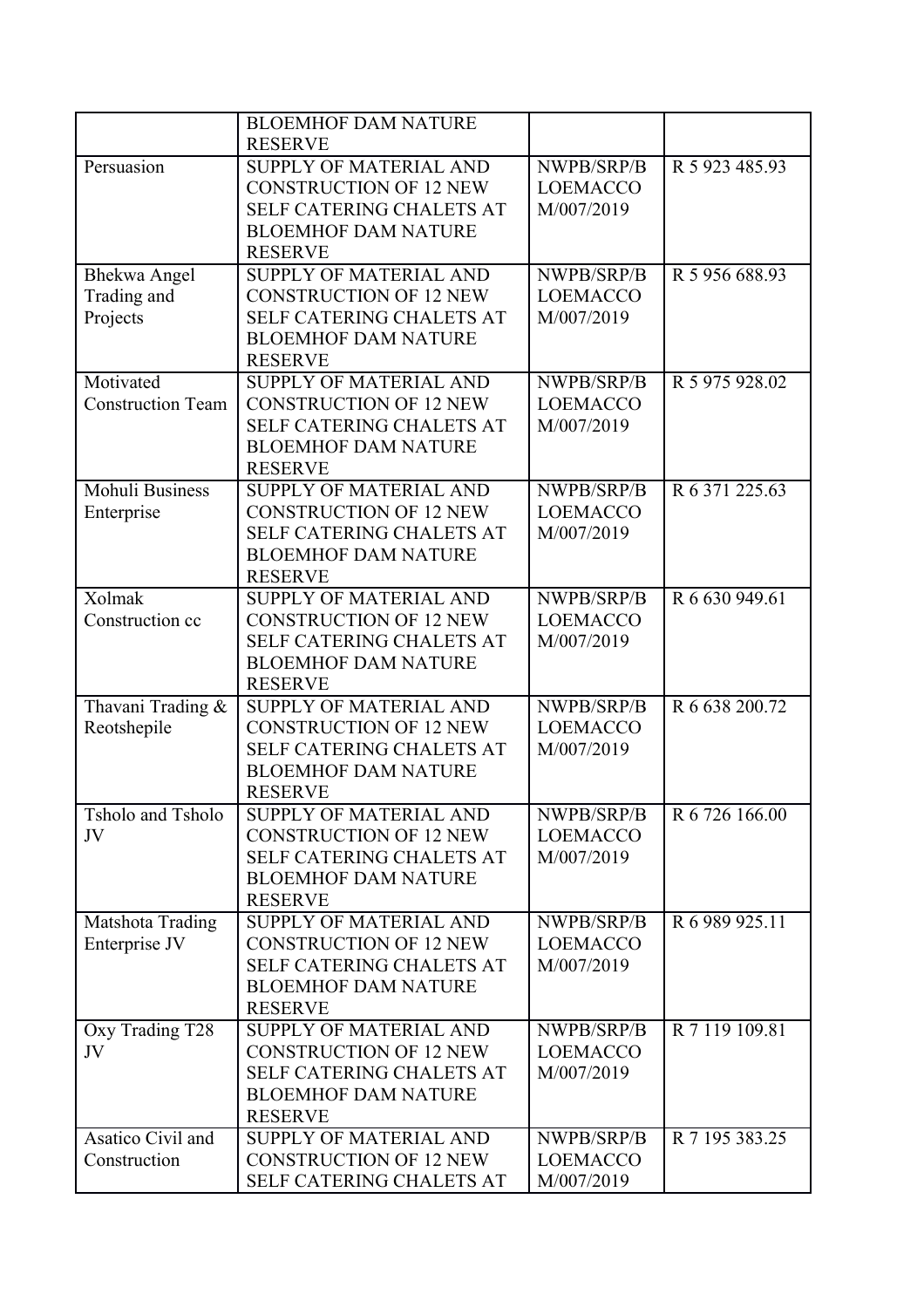|                   | <b>BLOEMHOF DAM NATURE</b>      |                 |                 |
|-------------------|---------------------------------|-----------------|-----------------|
|                   | <b>RESERVE</b>                  |                 |                 |
| Task Alpha Tiro   | <b>SUPPLY OF MATERIAL AND</b>   | NWPB/SRP/B      | R 7 408 957.00  |
| JV                | <b>CONSTRUCTION OF 12 NEW</b>   | <b>LOEMACCO</b> |                 |
|                   | <b>SELF CATERING CHALETS AT</b> | M/007/2019      |                 |
|                   | <b>BLOEMHOF DAM NATURE</b>      |                 |                 |
|                   | <b>RESERVE</b>                  |                 |                 |
| The Best Black    | <b>SUPPLY OF MATERIAL AND</b>   | NWPB/SRP/B      | R 7 894 107.27  |
| Trading           | <b>CONSTRUCTION OF 12 NEW</b>   | <b>LOEMACCO</b> |                 |
|                   | <b>SELF CATERING CHALETS AT</b> | M/007/2019      |                 |
|                   | <b>BLOEMHOF DAM NATURE</b>      |                 |                 |
|                   | <b>RESERVE</b>                  |                 |                 |
| Reabeleng Group   | <b>SUPPLY OF MATERIAL AND</b>   | NWPB/SRP/B      | R 8 552 702.95  |
| (Pty) Ltd         | <b>CONSTRUCTION OF 12 NEW</b>   | <b>LOEMACCO</b> |                 |
|                   | <b>SELF CATERING CHALETS AT</b> | M/007/2019      |                 |
|                   | <b>BLOEMHOF DAM NATURE</b>      |                 |                 |
|                   | <b>RESERVE</b>                  |                 |                 |
| Ladiri Trading    | <b>SUPPLY OF MATERIAL AND</b>   | NWPB/SRP/B      | R 9 101 074.13  |
| 03cc              | <b>CONSTRUCTION OF 12 NEW</b>   | <b>LOEMACCO</b> |                 |
|                   | <b>SELF CATERING CHALETS AT</b> | M/007/2019      |                 |
|                   | <b>BLOEMHOF DAM NATURE</b>      |                 |                 |
|                   | <b>RESERVE</b>                  |                 |                 |
| Kathakhatha JV    | <b>SUPPLY OF MATERIAL AND</b>   | NWPB/SRP/B      | R 9 308 837.72  |
|                   | <b>CONSTRUCTION OF 12 NEW</b>   | <b>LOEMACCO</b> |                 |
|                   | <b>SELF CATERING CHALETS AT</b> | M/007/2019      |                 |
|                   | <b>BLOEMHOF DAM NATURE</b>      |                 |                 |
|                   | <b>RESERVE</b>                  |                 |                 |
| Sechoaro Supply   | <b>SUPPLY OF MATERIAL AND</b>   | NWPB/SRP/B      | R 12 154 170.60 |
| and Delivery      | <b>CONSTRUCTION OF 12 NEW</b>   | <b>LOEMACCO</b> |                 |
|                   | <b>SELF CATERING CHALETS AT</b> | M/007/2019      |                 |
|                   | <b>BLOEMHOF DAM NATURE</b>      |                 |                 |
|                   | <b>RESERVE</b>                  |                 |                 |
| Lebo Tebo Trading | <b>SUPPLY OF MATERIAL AND</b>   | NWPB/SRP/B      | <b>NO OFFER</b> |
| and Projects      | <b>CONSTRUCTION OF 12 NEW</b>   | <b>LOEMACCO</b> |                 |
|                   | SELF CATERING CHALETS AT        | M/007/2019      |                 |
|                   | <b>BLOEMHOF DAM NATURE</b>      |                 |                 |
|                   | <b>RESERVE</b>                  |                 |                 |